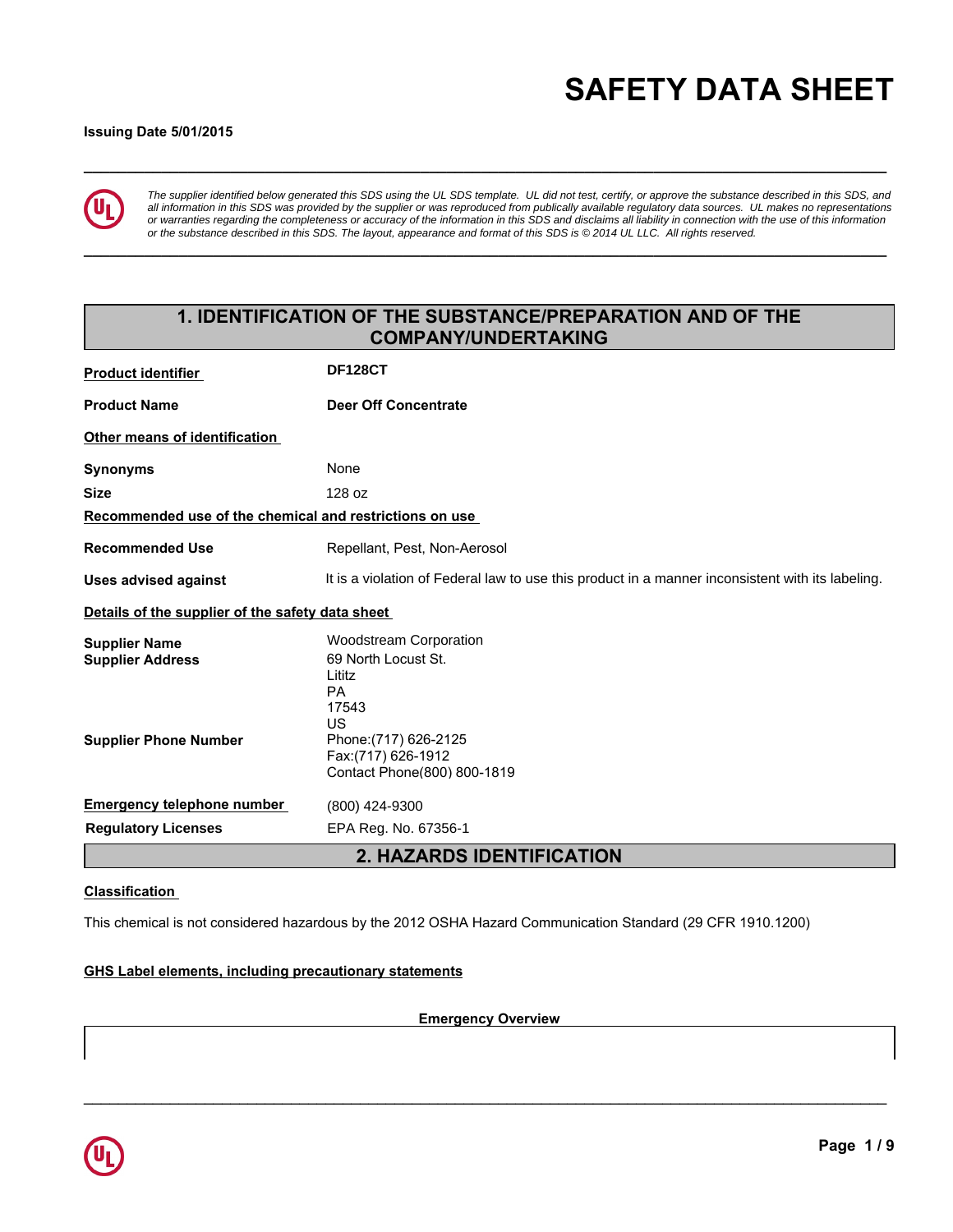The product contains no substances which at their given concentration, are considered to be hazardous to health

\_\_\_\_\_\_\_\_\_\_\_\_\_\_\_\_\_\_\_\_\_\_\_\_\_\_\_\_\_\_\_\_\_\_\_\_\_\_\_\_\_\_\_\_\_\_\_\_\_\_\_\_\_\_\_\_\_\_\_\_\_\_\_\_\_\_\_\_\_\_\_\_\_\_\_\_\_\_\_\_\_\_\_\_\_\_\_\_\_\_\_\_\_

**Appearance** Orange

**Physical State Liquid Contract Contract Contract Contract Contract Contract Contract Contract Contract Contract Contract Contract Contract Contract Contract Contract Contract Contract Contract Contract Contract Contract C** 

**Precautionary Statements - Prevention** Obtain special instructions before use

**Precautionary Statements - Response** None

**Precautionary Statements - Storage** None

**Precautionary Statements - Disposal** None

#### **Hazards not otherwise classified (HNOC)**

Not applicable

**Unknown Toxicity** 75.005% of the mixture consists of ingredient(s) of unknown toxicity

#### **Other information**

May cause slight eye irritation

#### **Interactions with Other Chemicals**

No information available.

# **3. COMPOSITION/INFORMATION ON INGREDIENTS**

. The product contains no substances which at their given concentration, are considered to be hazardous to health.

# **4. FIRST AID MEASURES**

## **First aid measures**

| Rinse thoroughly with plenty of water, also under the eyelids. If symptoms persist,<br>call a physician. |
|----------------------------------------------------------------------------------------------------------|
| Wash skin with soap and water. In the case of skin irritation or allergic reactions<br>see a physician.  |
| Remove to fresh air. If symptoms persist, call a physician.                                              |
| Do NOT induce vomiting. Drink plenty of water. If symptoms persist, call a<br>physician.                 |
|                                                                                                          |

\_\_\_\_\_\_\_\_\_\_\_\_\_\_\_\_\_\_\_\_\_\_\_\_\_\_\_\_\_\_\_\_\_\_\_\_\_\_\_\_\_\_\_\_\_\_\_\_\_\_\_\_\_\_\_\_\_\_\_\_\_\_\_\_\_\_\_\_\_\_\_\_\_\_\_\_\_\_\_\_\_\_\_\_\_\_\_\_\_\_\_\_\_

**Most important symptoms and effects, both acute and delayed**

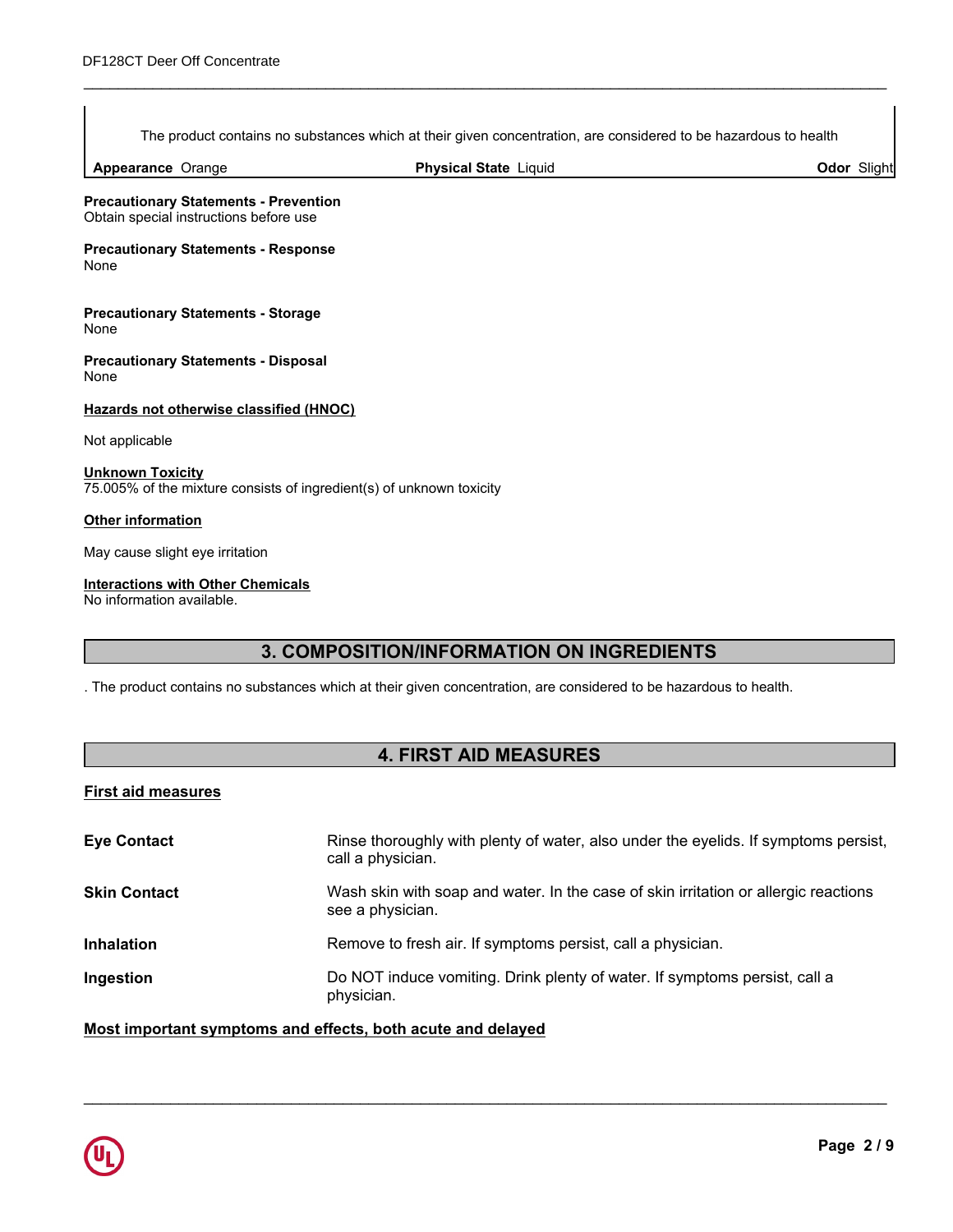## **Most Important Symptoms and** No information available. **Effects**

## **Indication of any immediate medical attention and special treatment needed**

**Notes to Physician** Treat symptomatically.

# **5. FIRE-FIGHTING MEASURES**

\_\_\_\_\_\_\_\_\_\_\_\_\_\_\_\_\_\_\_\_\_\_\_\_\_\_\_\_\_\_\_\_\_\_\_\_\_\_\_\_\_\_\_\_\_\_\_\_\_\_\_\_\_\_\_\_\_\_\_\_\_\_\_\_\_\_\_\_\_\_\_\_\_\_\_\_\_\_\_\_\_\_\_\_\_\_\_\_\_\_\_\_\_

## **Suitable Extinguishing Media**

Use extinguishing measures that are appropriate to local circumstances and the surrounding environment.

#### **Unsuitable extinguishing media**

CAUTION: Use of water spray when fighting fire may be inefficient.

# **Specific Hazards Arising from the Chemical**

No information available.

#### **Hazardous Combustion Products**

Carbon oxides.

**Explosion Data Sensitivity to Mechanical Impact** No.

**Sensitivity to Static Discharge No.** 

#### **Protective equipment and precautions for firefighters**

As in any fire, wear self-contained breathing apparatus pressure-demand, MSHA/NIOSH (approved or equivalent) and full protective gear.

# **6. ACCIDENTAL RELEASE MEASURES**

**Personal precautions, protective equipment and emergency procedures**

| <b>Personal Precautions</b>                          | Avoid contact with eyes.                                                                    |
|------------------------------------------------------|---------------------------------------------------------------------------------------------|
| <b>Environmental Precautions</b>                     |                                                                                             |
| <b>Environmental Precautions</b>                     | Refer to protective measures listed in Sections 7 and 8.                                    |
| Methods and material for containment and cleaning up |                                                                                             |
| <b>Methods for Containment</b>                       | Prevent further leakage or spillage if safe to do so.                                       |
| Methods for cleaning up                              | Soak up with inert absorbent material. Pick up and transfer to properly labeled containers. |

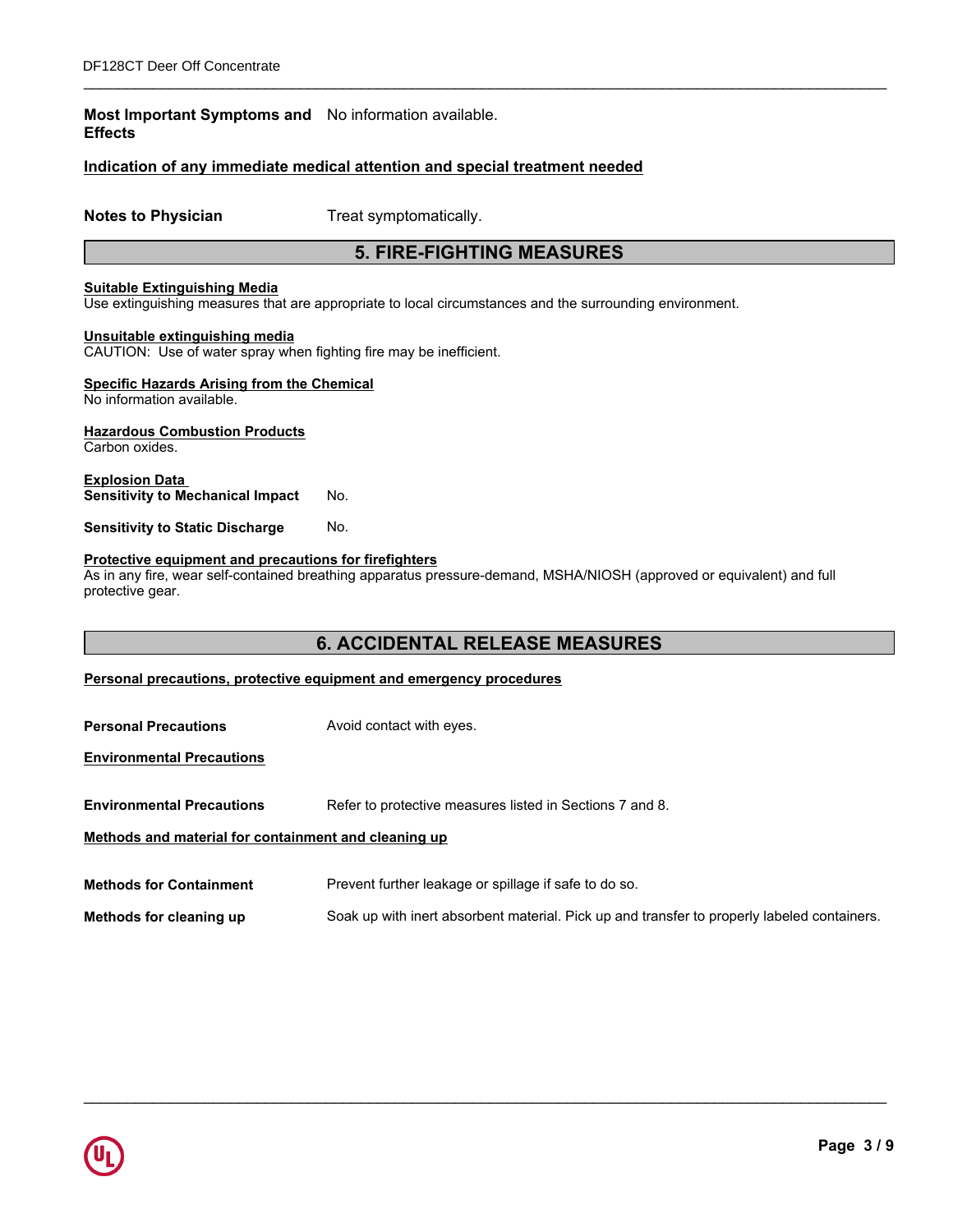# **7. HANDLING AND STORAGE**

\_\_\_\_\_\_\_\_\_\_\_\_\_\_\_\_\_\_\_\_\_\_\_\_\_\_\_\_\_\_\_\_\_\_\_\_\_\_\_\_\_\_\_\_\_\_\_\_\_\_\_\_\_\_\_\_\_\_\_\_\_\_\_\_\_\_\_\_\_\_\_\_\_\_\_\_\_\_\_\_\_\_\_\_\_\_\_\_\_\_\_\_\_

STORAGE AND DISPOSAL: Do not contaminate water, food or feed by storage or disposal.

Store between 40° F and 90° F. Keep container tightly closed to prevent spillage and evaporation. If spillage occurs, dilute with eyes. STORAGE: Store only in original container, in a cool, dry area. Keep away from children and pets. Protect from heat and freezing. water and flush away.

DISPOSAL: If empty: NONREFILLABLE CONTAINER. DO NOT REFILL OR REUSE THIS CONTAINER. Place in trash or offer **Storage** Keep container tightly closed. for recycling if available. If partly filled: Call your local solid waste agency for disposal instructions. Never place unused product down any indoor or outdoor drain.

**Incompatible Products** None known.

# **8. EXPOSURE CONTROLS/PERSONAL PROTECTION**

| <b>Control parameters</b>               |                                                                                                                                                                             |
|-----------------------------------------|-----------------------------------------------------------------------------------------------------------------------------------------------------------------------------|
| <b>Exposure Guidelines</b>              | This product, as supplied, does not contain any hazardous materials with occupational<br>exposure limits established by the region specific regulatory bodies               |
| <b>Appropriate engineering controls</b> |                                                                                                                                                                             |
| <b>Engineering Measures</b>             | <b>Showers</b><br>Eyewash stations<br>Ventilation systems                                                                                                                   |
|                                         | Individual protection measures, such as personal protective equipment                                                                                                       |
| <b>Eye/Face Protection</b>              | No special protective equipment required.                                                                                                                                   |
| <b>Skin and Body Protection</b>         | No special protective equipment required.                                                                                                                                   |
| <b>Respiratory Protection</b>           | No protective equipment is needed under normal use conditions. If exposure limits are<br>exceeded or irritation is experienced, ventilation and evacuation may be required. |
| <b>Hygiene Measures</b>                 | Handle in accordance with good industrial hygiene and safety practice.                                                                                                      |

# **9. PHYSICAL AND CHEMICAL PROPERTIES**

\_\_\_\_\_\_\_\_\_\_\_\_\_\_\_\_\_\_\_\_\_\_\_\_\_\_\_\_\_\_\_\_\_\_\_\_\_\_\_\_\_\_\_\_\_\_\_\_\_\_\_\_\_\_\_\_\_\_\_\_\_\_\_\_\_\_\_\_\_\_\_\_\_\_\_\_\_\_\_\_\_\_\_\_\_\_\_\_\_\_\_\_\_

#### **Physical and Chemical Properties**

| <b>Physical State</b>            | Liguid                   |                        |                   |
|----------------------------------|--------------------------|------------------------|-------------------|
| <b>Appearance</b>                | Orange                   | Odor                   | Slight            |
| Color                            | No information available | <b>Odor Threshold</b>  | No information av |
| <b>Property</b>                  | Values                   | <b>Remarks/ Method</b> |                   |
| рH                               | 5.7                      | None known             |                   |
| Melting / freezing point         | No data available        | None known             |                   |
| Boiling point / boiling range    | No data available        | None known             |                   |
| <b>Flash Point</b>               | No data available        | None known             |                   |
| <b>Evaporation Rate</b>          | No data available        | None known             |                   |
| Flammability (solid, gas)        | No data available        | None known             |                   |
| <b>Flammability Limit in Air</b> |                          |                        |                   |
| Upper flammability limit         | No data available        |                        |                   |
|                                  |                          |                        |                   |



**No information available**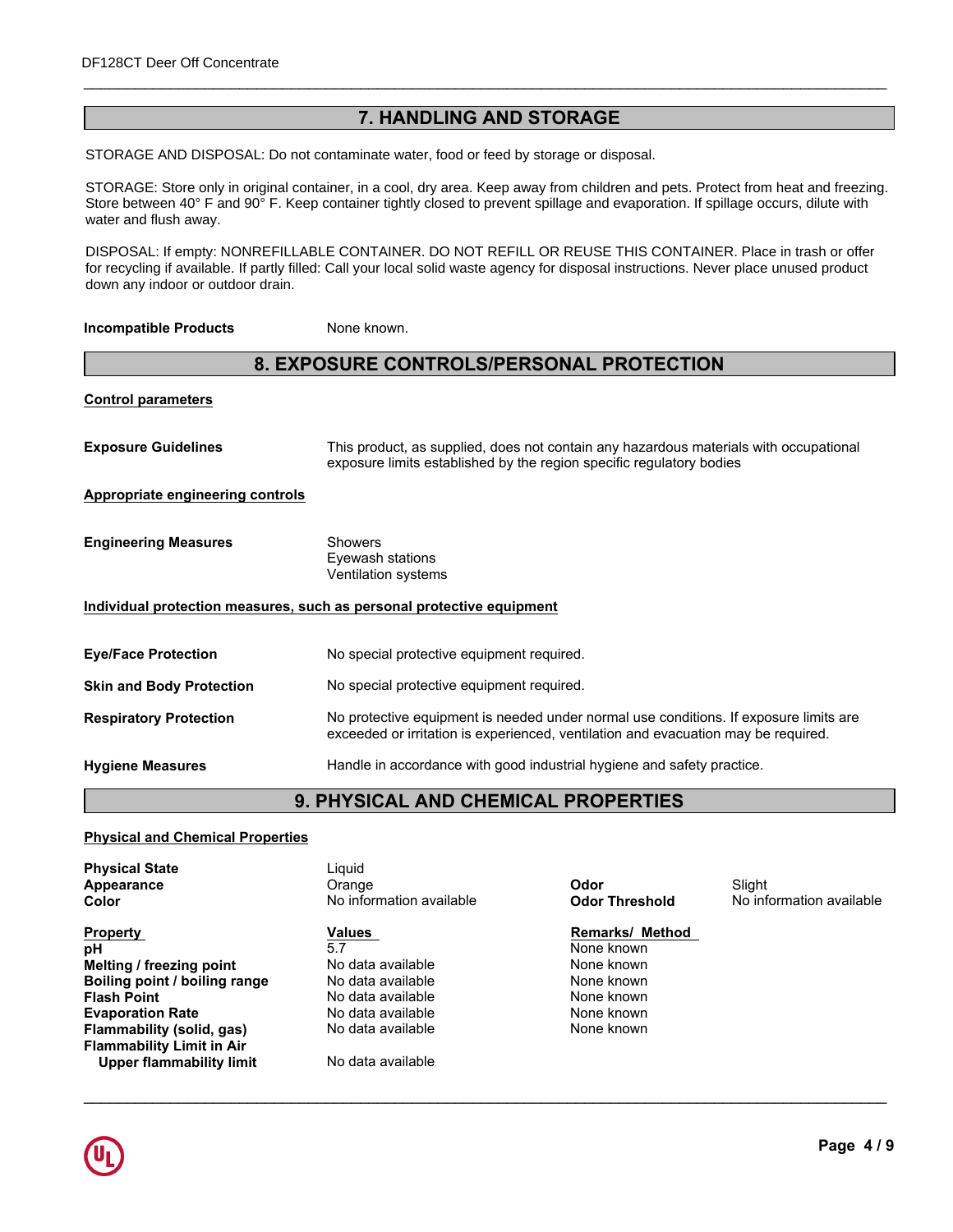| Lower flammability limit                                | No data available |            |  |
|---------------------------------------------------------|-------------------|------------|--|
| Vapor pressure                                          | No data available | None known |  |
| Vapor density                                           | No data available | None known |  |
| <b>Specific Gravity</b>                                 | No data available | None known |  |
| <b>Water Solubility</b>                                 | Very slight       | None known |  |
| Solubility in other solvents                            | No data available | None known |  |
| Partition coefficient: n-octanol/waterNo data available |                   | None known |  |
| <b>Autoignition temperature</b>                         | No data available | None known |  |
| Decomposition temperature                               | No data available | None known |  |
| <b>Kinematic viscosity</b>                              | No data available | None known |  |
| <b>Dynamic viscosity</b>                                | No data available | None known |  |
| <b>Explosive properties</b>                             | No data available |            |  |
| <b>Oxidizing Properties</b>                             | No data available |            |  |
| <b>Other Information</b>                                |                   |            |  |
| <b>Softening Point</b>                                  | No data available |            |  |
| <b>VOC Content (%)</b>                                  | No data available |            |  |
| <b>Particle Size</b>                                    | No data available |            |  |
| <b>Particle Size Distribution</b>                       |                   |            |  |

\_\_\_\_\_\_\_\_\_\_\_\_\_\_\_\_\_\_\_\_\_\_\_\_\_\_\_\_\_\_\_\_\_\_\_\_\_\_\_\_\_\_\_\_\_\_\_\_\_\_\_\_\_\_\_\_\_\_\_\_\_\_\_\_\_\_\_\_\_\_\_\_\_\_\_\_\_\_\_\_\_\_\_\_\_\_\_\_\_\_\_\_\_

# **10. STABILITY AND REACTIVITY**

#### **Reactivity**

No data available.

## **Chemical stability**

Stable under recommended storage conditions.

# **Possibility of Hazardous Reactions**

None under normal processing.

#### **Hazardous Polymerization**

Hazardous polymerization does not occur.

#### **Conditions to avoid** None known.

**Incompatible materials** None known.

#### **Hazardous Decomposition Products** Carbon oxides.

# **11. TOXICOLOGICAL INFORMATION**

# **Information on likely routes of exposure**

| <b>Product Information</b> | Product does not present an acute toxicity hazard based on known or supplied information. |
|----------------------------|-------------------------------------------------------------------------------------------|
| <b>Inhalation</b>          | Specific test data for the substance or mixture is not available.                         |
| <b>Eye Contact</b>         | Specific test data for the substance or mixture is not available.                         |
| <b>Skin Contact</b>        | Specific test data for the substance or mixture is not available.                         |
|                            |                                                                                           |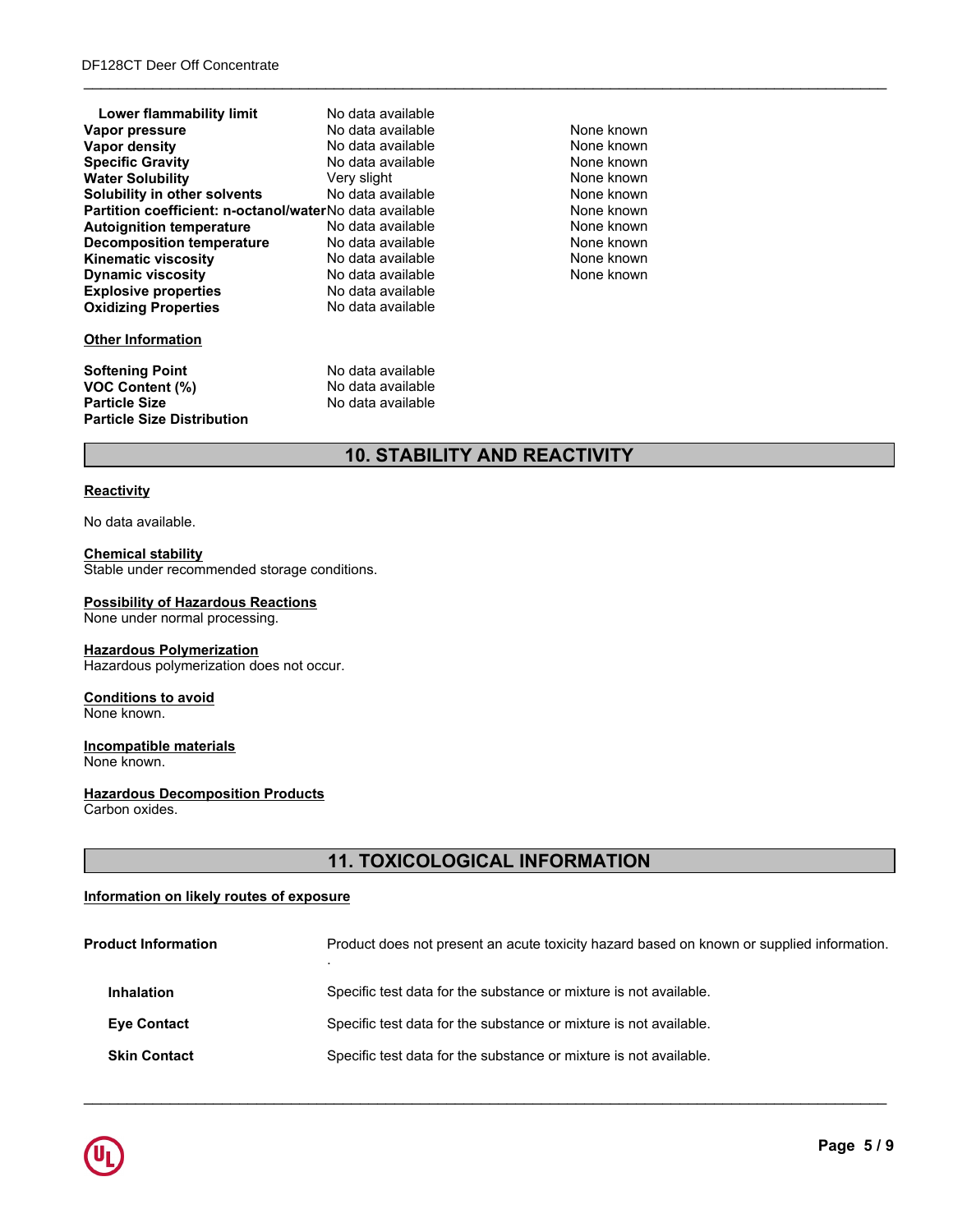| Ingestion                            | Specific test data for the substance or mixture is not available.                          |  |  |
|--------------------------------------|--------------------------------------------------------------------------------------------|--|--|
| <b>Component Information</b>         |                                                                                            |  |  |
|                                      |                                                                                            |  |  |
| Information on toxicological effects |                                                                                            |  |  |
| <b>Symptoms</b>                      | No information available.                                                                  |  |  |
|                                      | Delayed and immediate effects as well as chronic effects from short and long-term exposure |  |  |
|                                      |                                                                                            |  |  |
| <b>Sensitization</b>                 | No information available.                                                                  |  |  |
| <b>Mutagenic Effects</b>             | No information available.                                                                  |  |  |
| Carcinogenicity                      | Contains no ingredient listed as a carcinogen.                                             |  |  |
|                                      |                                                                                            |  |  |
| <b>Reproductive Toxicity</b>         | No information available.                                                                  |  |  |
| <b>STOT - single exposure</b>        | No information available.                                                                  |  |  |
| <b>STOT - repeated exposure</b>      | No information available.                                                                  |  |  |
| <b>Chronic Toxicity</b>              | No known effect based on information supplied.                                             |  |  |
| <b>Target Organ Effects</b>          | None known.                                                                                |  |  |
| <b>Aspiration Hazard</b>             | No information available.                                                                  |  |  |

## **Numerical measures of toxicity Product Information**

**The following values are calculated based on chapter 3.1 of the GHS document** Not applicable

# **12. ECOLOGICAL INFORMATION**

\_\_\_\_\_\_\_\_\_\_\_\_\_\_\_\_\_\_\_\_\_\_\_\_\_\_\_\_\_\_\_\_\_\_\_\_\_\_\_\_\_\_\_\_\_\_\_\_\_\_\_\_\_\_\_\_\_\_\_\_\_\_\_\_\_\_\_\_\_\_\_\_\_\_\_\_\_\_\_\_\_\_\_\_\_\_\_\_\_\_\_\_\_

\_\_\_\_\_\_\_\_\_\_\_\_\_\_\_\_\_\_\_\_\_\_\_\_\_\_\_\_\_\_\_\_\_\_\_\_\_\_\_\_\_\_\_\_\_\_\_\_\_\_\_\_\_\_\_\_\_\_\_\_\_\_\_\_\_\_\_\_\_\_\_\_\_\_\_\_\_\_\_\_\_\_\_\_\_\_\_\_\_\_\_\_\_

#### **Ecotoxicity**

The environmental impact of this product has not been fully investigated.

#### **Persistence and Degradability** No information available.

**Bioaccumulation** No information available

#### **Other adverse effects**

No information available.

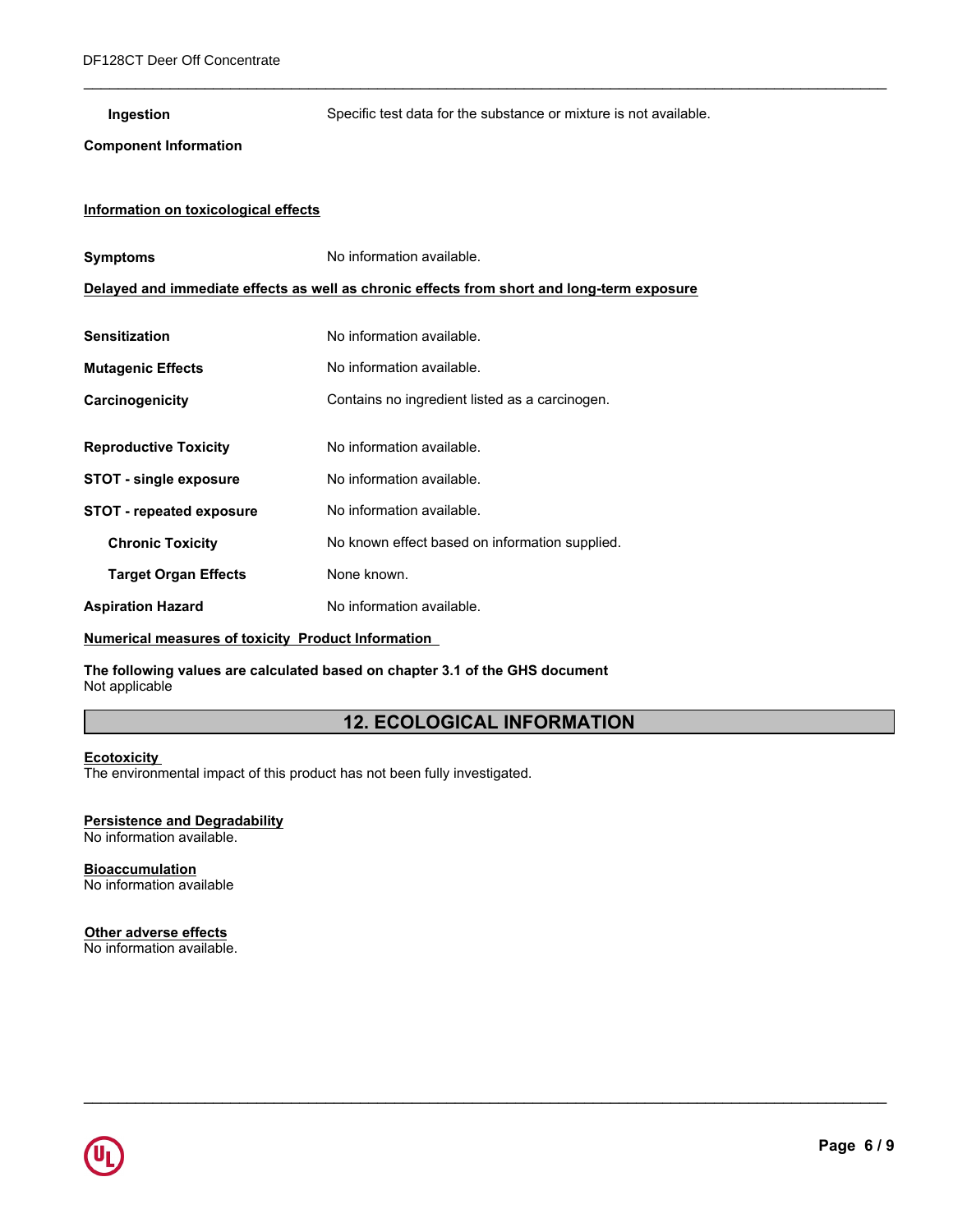# **13. DISPOSAL CONSIDERATIONS**

\_\_\_\_\_\_\_\_\_\_\_\_\_\_\_\_\_\_\_\_\_\_\_\_\_\_\_\_\_\_\_\_\_\_\_\_\_\_\_\_\_\_\_\_\_\_\_\_\_\_\_\_\_\_\_\_\_\_\_\_\_\_\_\_\_\_\_\_\_\_\_\_\_\_\_\_\_\_\_\_\_\_\_\_\_\_\_\_\_\_\_\_\_

# **Waste treatment methods**

| This material, as supplied, is not a hazardous waste according to Federal regulations (40<br>CFR 261). This material could become a hazardous waste if it is mixed with or otherwise<br>comes in contact with a hazardous waste, if chemical additions are made to this material, or<br>if the material is processed or otherwise altered. Consult 40 CFR 261 to determine whether<br>the altered material is a hazardous waste. Consult the appropriate state, regional, or local<br>regulations for additional requirements. |
|--------------------------------------------------------------------------------------------------------------------------------------------------------------------------------------------------------------------------------------------------------------------------------------------------------------------------------------------------------------------------------------------------------------------------------------------------------------------------------------------------------------------------------|
| Dispose of contents/containers in accordance with local regulations.                                                                                                                                                                                                                                                                                                                                                                                                                                                           |
|                                                                                                                                                                                                                                                                                                                                                                                                                                                                                                                                |

#### **California Hazardous Waste Codes** 232

# **14. TRANSPORT INFORMATION**

| <b>NOT REGULATED</b><br><b>NON REGULATED</b><br>N/A |
|-----------------------------------------------------|
| Not regulated                                       |
| Not regulated                                       |
| Not regulated                                       |
| Not regulated<br><b>NON REGULATED</b><br>N/A        |
| Not regulated<br>N/A                                |
| Not regulated                                       |
| Not regulated                                       |
| Not regulated                                       |
|                                                     |

# **15. REGULATORY INFORMATION**

\_\_\_\_\_\_\_\_\_\_\_\_\_\_\_\_\_\_\_\_\_\_\_\_\_\_\_\_\_\_\_\_\_\_\_\_\_\_\_\_\_\_\_\_\_\_\_\_\_\_\_\_\_\_\_\_\_\_\_\_\_\_\_\_\_\_\_\_\_\_\_\_\_\_\_\_\_\_\_\_\_\_\_\_\_\_\_\_\_\_\_\_\_

## **International Inventories**

TSCA Complies<br>DSL All compo All components are listed either on the DSL or NDSL.

**TSCA** - United States Toxic Substances Control Act Section 8(b) Inventory **DSL/NDSL** - Canadian Domestic Substances List/Non-Domestic Substances List

## **US Federal Regulations**

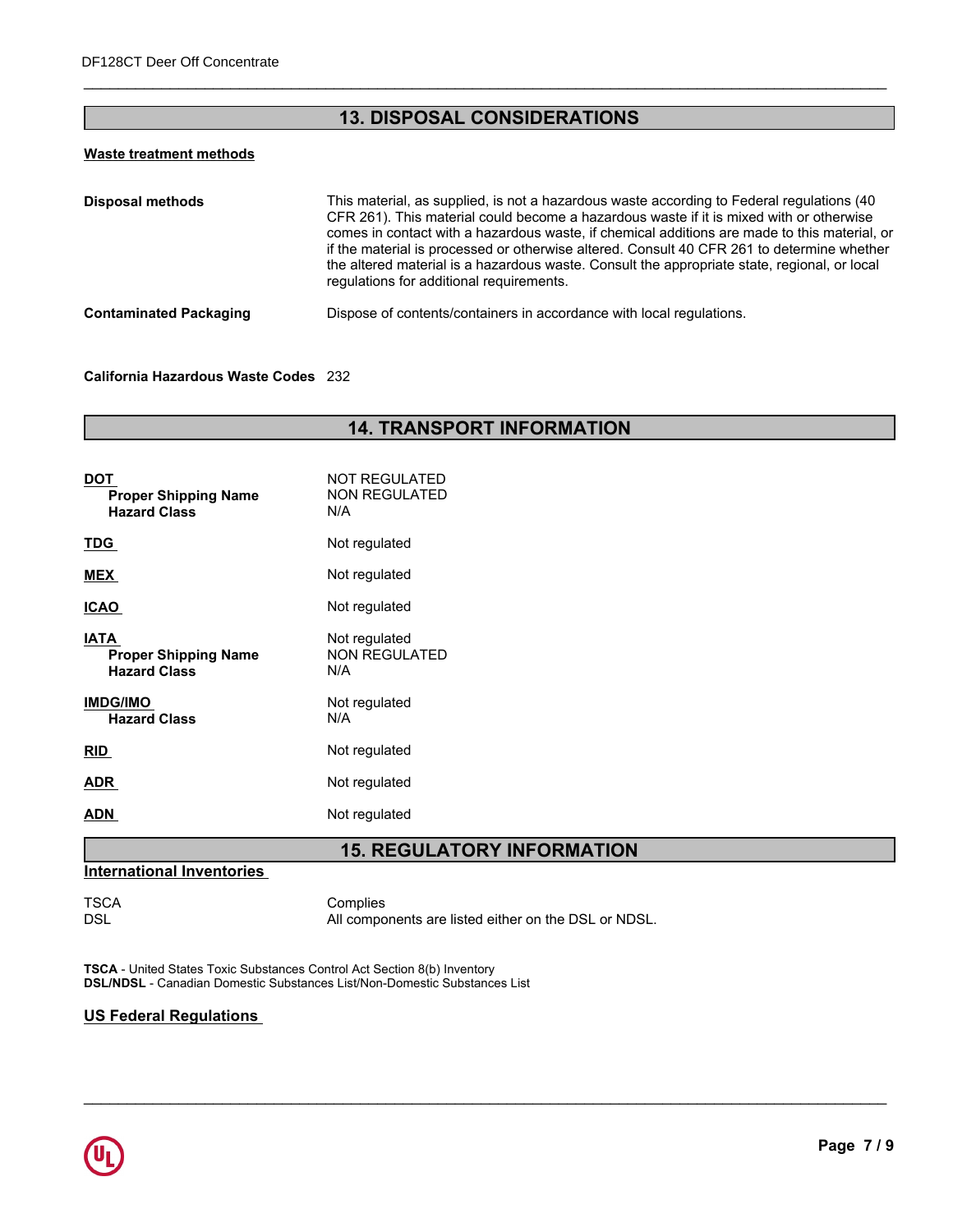#### **SARA 313**

Section 313 of Title III of the Superfund Amendments and Reauthorization Act of 1986 (SARA). This product does not contain any chemicals which are subject to the reporting requirements of the Act and Title 40 of the Code of Federal Regulations, Part 372

\_\_\_\_\_\_\_\_\_\_\_\_\_\_\_\_\_\_\_\_\_\_\_\_\_\_\_\_\_\_\_\_\_\_\_\_\_\_\_\_\_\_\_\_\_\_\_\_\_\_\_\_\_\_\_\_\_\_\_\_\_\_\_\_\_\_\_\_\_\_\_\_\_\_\_\_\_\_\_\_\_\_\_\_\_\_\_\_\_\_\_\_\_

| SARA 311/312 Hazard Categories    |    |  |
|-----------------------------------|----|--|
| <b>Acute Health Hazard</b>        | No |  |
| <b>Chronic Health Hazard</b>      | No |  |
| <b>Fire Hazard</b>                | No |  |
| Sudden release of pressure hazard | No |  |
| <b>Reactive Hazard</b>            | No |  |
|                                   |    |  |

#### **CWA (Clean Water Act)**

This product does not contain any substances regulated as pollutants pursuant to the Clean Water Act (40 CFR 122.21 and 40 CFR 122.42)

## **CERCLA**

This material, as supplied, does not contain any substances regulated as hazardous substances under the Comprehensive Environmental Response Compensation and Liability Act (CERCLA) (40 CFR 302) or the Superfund Amendments and Reauthorization Act (SARA) (40 CFR 355). There may be specific reporting requirements at the local, regional, or state level pertaining to releases of this material

#### **US State Regulations**

#### **California Proposition 65**

This product does not contain any Proposition 65 chemicals.

This chemical is a pesticide product registered by the Environmental Protection Agency and is subject to certain labeling requirements under federal other important information, including directions for use. pesticide law. These requirements differ from the classification criteria and hazard information required for safety data sheets and for workplace labels of non-pesticide chemicals. The hazard information required on the pesticide label is reproduced below. The pesticide label also includes

#### Pesticide Label Signal Word: Caution

Causes moderate eye irritation. Avoid contact with eyes, skin or clothing. In case of contact, wash thoroughly with soap and water after handling.

ENVIRONMENTAL HAZARDS: Do not apply directly to water or to areas where surface water is present, or to intertidal areas below the mean high water mark. Keep out of lakes, streams and ponds. Do not contaminate water by equipment cleaning or waste disposal.

# **16. OTHER INFORMATION**

| <b>NFPA</b>          | <b>Health Hazards 1</b>                                                                       | <b>Flammability 0</b> | Instability 0            | <b>Physical and</b><br><b>Chemical Hazards -</b> |
|----------------------|-----------------------------------------------------------------------------------------------|-----------------------|--------------------------|--------------------------------------------------|
| <b>HMIS</b>          | <b>Health Hazards 1</b>                                                                       | <b>Flammability 0</b> | <b>Physical Hazard 0</b> | <b>Personal Protection</b>                       |
| <b>Prepared By</b>   | <b>Product Stewardship</b><br>23 British American Blvd.<br>Latham, NY 12110<br>1-800-572-6501 |                       |                          |                                                  |
| <b>Revision Date</b> | 09-Apr-2014                                                                                   |                       |                          |                                                  |
| <b>Revision Note</b> | No information available                                                                      |                       |                          |                                                  |

#### **Disclaimer**

The information provided in this Safety Data Sheet is correct to the best of our knowledge, information and belief at the date of its publication. The information given is designed only as a guidance for safe handling, use, processing, storage, transportation, disposal and release and is not to be considered a warranty or quality specification. The information relates only to the specific material designated and may not be valid for such material used in combination with any other materials or in any process, unless specified in the text